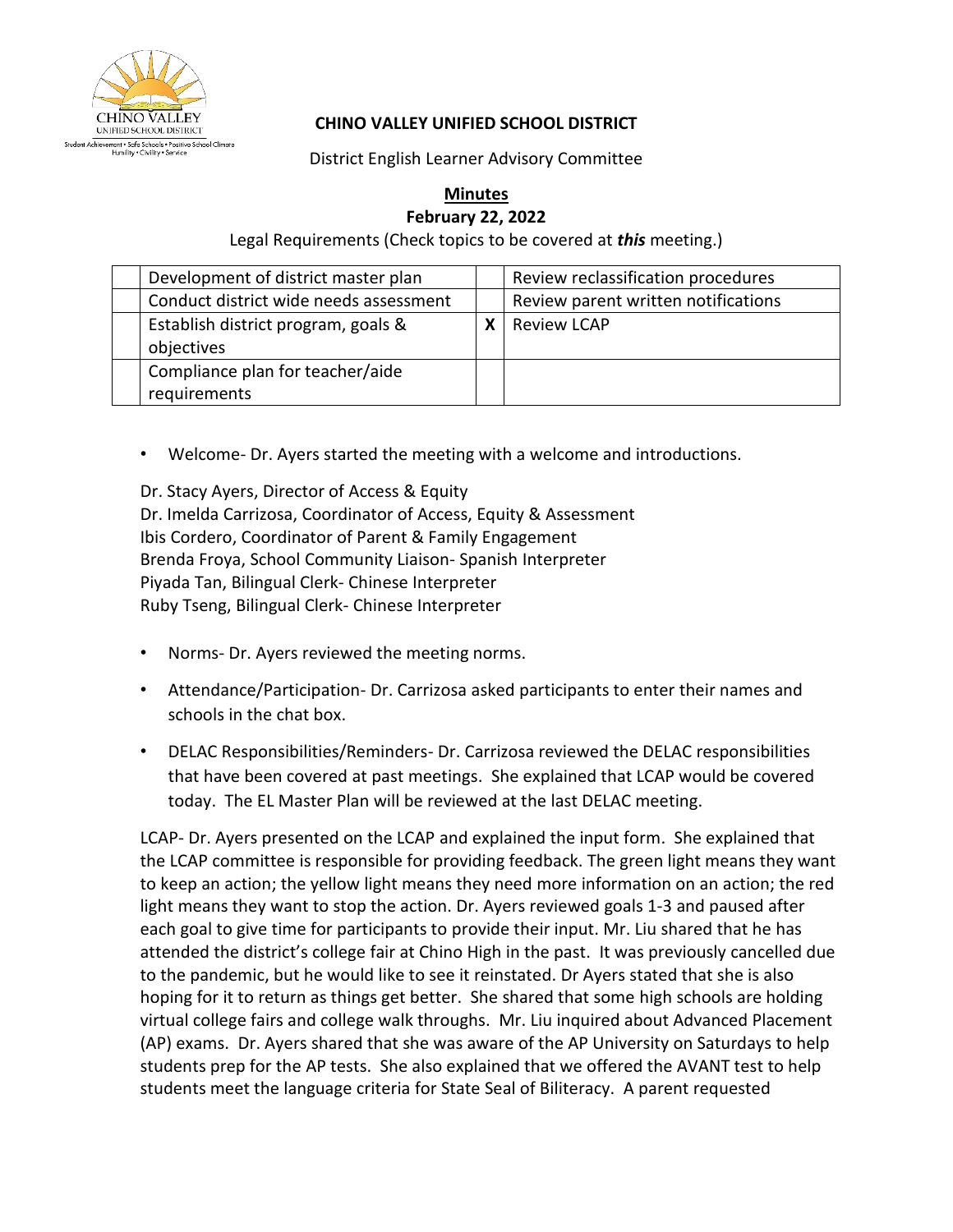clarification on alternative programs. Dr. Ayers explained independent study and home based. She also explained that Buena Vista helps high school students get on the path for graduation. Ms. Silva shared that the information provided answered her questions about credit recovery. Dr. Carrizosa explained that schools can offer English learner students a fifth year if they need it to meet graduation requirements, but a conversation would need to be held with site administrators. Participants were encouraged to complete the K12 school climate survey which closes on Feb 28<sup>th</sup>. The link was added to the chat.

- Paper Online Tutoring- Dr. Ayers explained that online tutoring is available on Class link 24/7 with a live tutor. Older students can upload essays to help fix grammar or content. She encourages that students use this resource. Spanish and Mandarin support is available. Mr. Antonio shared that it has been helpful to him to attend meetings, events, and parent classes to help our children. He said he checks his children's grades, connects with parents, students, teachers, counselor, and administrators and is thankful to all of them. Mr. Liu shared that Paper Online Tutoring is a very good resource that many parents don't know about. He has asked if schools can offer training or a parent workshop to help parents navigate the program. (During the meeting, Ms. Tan shared that she had to leave the meeting and Ms. Tseng volunteered to translate.) Mrs. Silva shared that her daughter is using paper and is very happy using it because it has helped her out a lot. Mr. Antonio shared that PIQE has been informative and teaches parents how to work with their children and how to support them on the path to college.
	- CAASPP- Dr. Carrizosa explained the assessments that fall under CAASPP. She shared that state testing for English and math is coming soon for students in grade 3 and higher. (Correction: In high school only the  $11<sup>th</sup>$  graders take the English and Math tests.) Site administrators will inform parents about test dates. The CAST (science) is only given to students in grades 5, 8 and 11. Some  $12<sup>th</sup>$  graders will need to take the test if they haven't already. She shared that some students with disabilities may be assigned to take alternate tests if it is in their IEPs. She showed parents how to access the CAASPP Starting Smarter for an explanation of student score reports and sample test questions. She reminded parents that scores will not be mailed but parents would have access to view them in the parent portal. She showed parents how to access the scoring guides and practice tests. Dr. Carrizosa showed parents a video on how students can access universal tools. Dr. Carrizosa shared that English scores of met (3) or exceeds (4) can help students with ELPAC scores of (4) reclassify or exit the English learners program. Participants did not have any questions.
	- ELPAC- Dr. Carrizosa shared that ELPAC is going well, and some schools are already almost done testing all English learners. The goal of ELPAC is for students to move up a level every year. Dr. Carrizosa explained that the state split up levels 2 and 3 into low and high levels because it takes 5-7 years for students to become truly proficient in another language. She shared a table with the scaled scores. Dr. Carrizosa also stated that site administrators are encouraged to hold meetings for students that are not